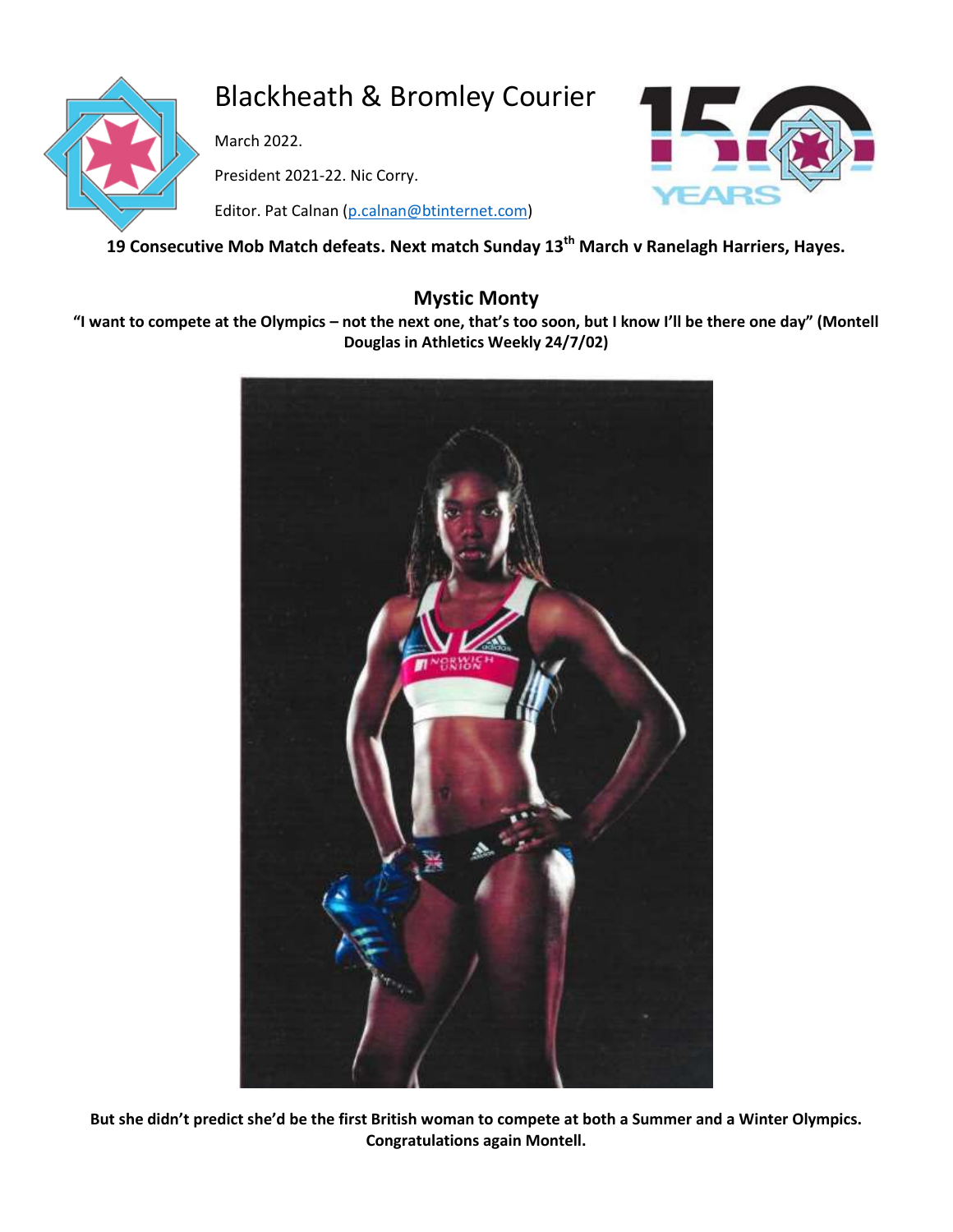

Fifth home for the Club in the under 13 boys National in 2015 when the scoring four won bronze medals. Seven years on he's in the GB team for the World Indoor Championships, selected for the 4x400 squad. Well done Sam Reardon!



**John Turner** has produced a follow up to his book "Hurrah for the Squares Entwined" a collection of extracts from the Club Gazette form 1898 to 1948. The second volume is "The Badge We All Hold Dear" and covers the years 1948 to 1979. Signed copies cost £10 with all profits to the Club.

#### **But in 2022…… Is our badge correct?**

It is now 20 years since merger negotiations began between Blackheath Harriers, Bromley and Bromley AC. It wasn't easy, but we got there, with agreement on a number of key items. I think we got a lot of things about right, the Club name and kit being important issues. Up until recently I thought we had done the right thing with the Club badge but now I'm not so sure.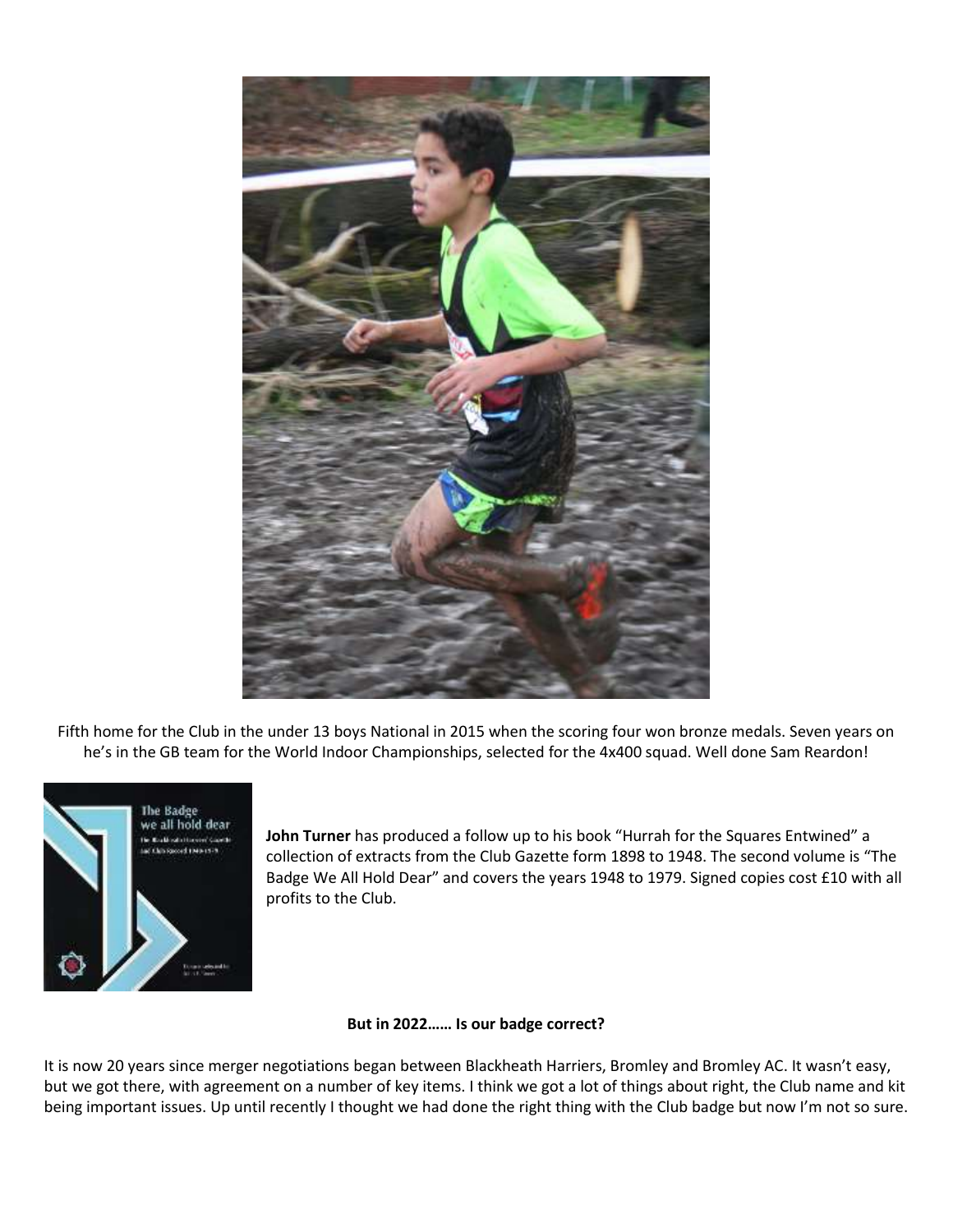For those not clear on the origins of Bromley AC. They had previously been called Bromley Ladies since 1981, shortly after the opening of Norman Park track when Wigmore Ladies agreed to change their name to recognise their connection with the Borough in which their Club home track was based. They began their existence, however, in the early 50s as the womens section of Wigmore Harriers, changing their name to Wigmore Ladies in 1966 when the men became Camden AC.

**ATHLETIC CLUBS OF BRITAIN** 

By JAMES AUDSLEY



#### WIGMORE HARRIERS

HOUGH they have never claimed an outstanding record as a championship winning club, Wigmore Harriers do<br>proudly claim to be unbeaten in one important athletic quality-club spirit, And, indeed, the spirit must be pretty good, for this club which to-day, in the words of one<br>of its officials, "faces the future with high hopes of success," has been in existence for well over 50 years.

It was as long ago as 1885 that a group of<br>employees of the London firm of Benham and Sons, of Wigmore Street, founded the club which immediately adopted the name<br>it still bears to-day. Mr. Percy Benham<br>became the first President; and headquarters were found at Broadhurst Gardens,<br>Hampstead. Several moves have been made since then, but the Harriers have always remained in the same borough and within easy reach of historic Hampstead Heath.

An early highlight was achieved in the<br>first South of the Thames race, for three Wigmore runners, J. Jones, C. Carter and

Athletics Weekly

#### WIGMORE HARRIERS-contd.

formation of women's section. Srill another interesting venture is the club<br>bulletin, " 'Ere Wigs."

Situated in athletically-minded North London, where many clubs thrive almost on each other's doorsteps, Wigmore-perhaps because their origin may have given the impression that they were in a sense a business house club-have suffered at times by being regarded as a sort of nursery by larger clubs. Traditions and widely accepted beliefs die hard, so it is possible that some traces of this idea still exist to-day. If this is so, Wigmore Harriers would like to serve notice here and now that they are nobody's nursery, but an established—and a long<br>established—club in their own right.

Wigmore's present headquarters are the<br>"Freemason's Arms" on Downshire Hill, which borders Hampstead Heath. There the club has a dressing room with showers and a massage table, and the additional use, when required, of an adjoining enclosure. Members can also use a garage as a gym. Summer headquarters are at Parliament Hill.

Like the headquarters, but unlike the<br>name, Wigmore's colours have undergone changes. Originally sky blue and chocolate hoops, they are now white with maroon and blue bands.

#### *From Athletics Weekly 5/5/51*

team race for their second claim club,<br>Reindeer Harriers, Jones also winning the individual championship. This race took place on Clapham Common.<br>Club notables of the pre-world war 1 era

J. Grisewood, crossed the river to win the

included H. Brookes, who was an international, and H. Cook.

The club was disbanded during the first war, but was revived in 1920, with A. Lang, a consistent championship winner, as<br>captain. New blood was discovered, those who made their mark including A. Smith, who won international honours as a steeplechaser, G. Stratford, Middlesex 6 miles<br>champion, and A. Mayhew, 4th in the<br>A.A.A. Marathon.

The second war caused a second suspension, but, once more, revival was success-<br>fully achieved, this time in 1945, under secretary F. Carter. Membership now began to soar, and recent additions have included some promising juniors. On September 8th, 1950, a new venture was begun with the Continued on Page 18

seven

Wigmore Harriers were formed in 1885 and members were employees of a firm called Benham & Sons in Wigmore Street. They also had a sister Company called Benham & Froud, which had been formed in 1855 to purchase a Company called R and E Kepp. The Kepp company came to prominence in 1821 when they won the contract to replace the orb and cross at the top of St Paul's Cathedral. The Kepps then used the orb and cross as their Company logo. When Benham and Froud took over the Company they retained the logo. An example of the Wigmore badge is shown below. It's not just a cross.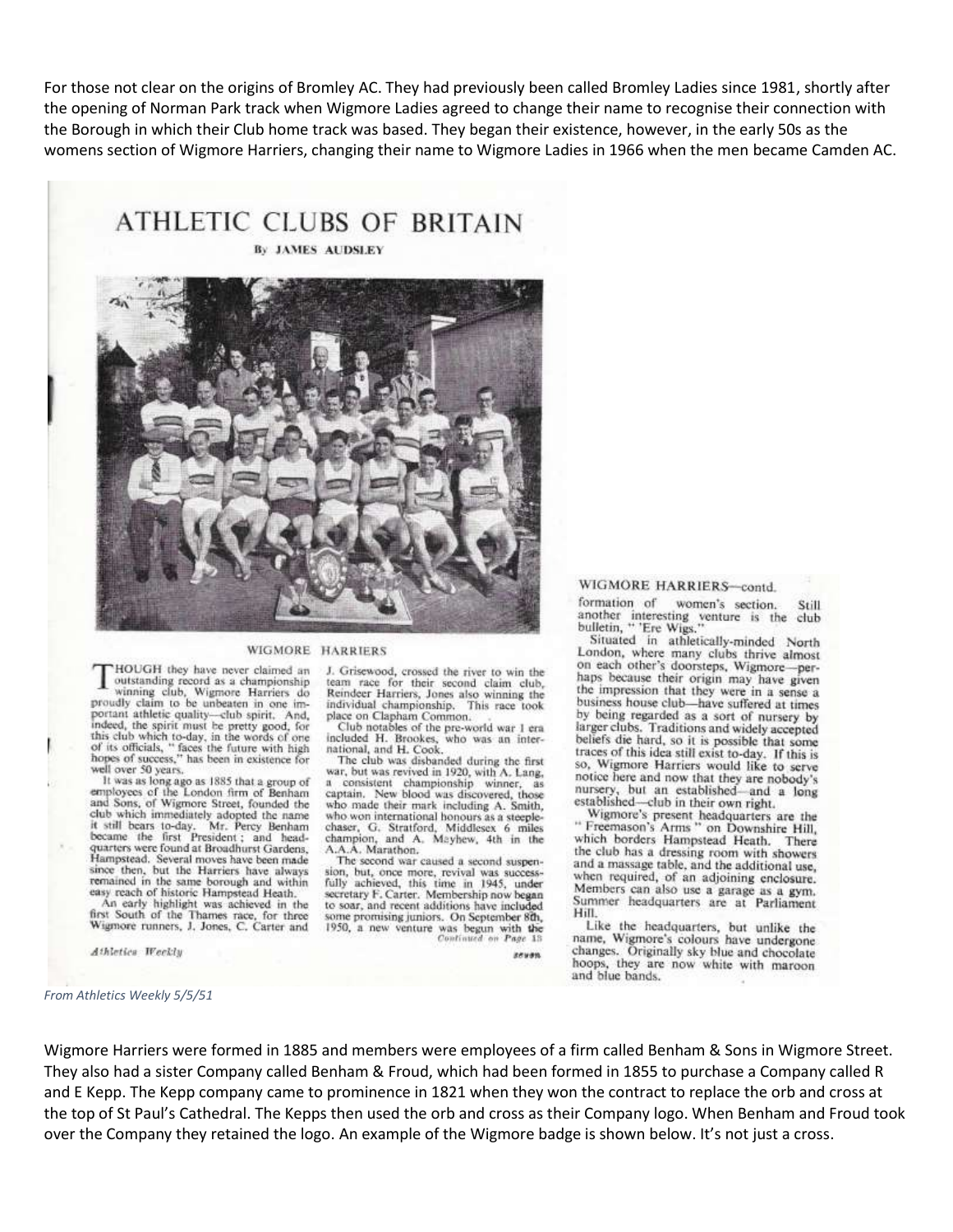

**Training Headquarters:** Crystal Palace National Sports Centre, & Norman Park, Bromley. Club colours: Sky blue & maroon.

It sits on a round object and it seems to me that this is a variation of the Benham logo of the orb and cross which stands on the top of St Paul's Cathedral. An example of the Bromley Ladies headed paper, above, from the late 1980s shows the same design. It was still being used in the 1990s as the Coaching Day picture from 1993 shows.



One of the great joys of our Club courses and local routes is the History attached to them. A long Sunday run could involve running along the footpath which runs around Biggin Hill Airport, such an important air base in the Battle Of Britain. Then there is a stop at Wilberforce Oak, where, in 1788, William Wilberforce resolved to introduce legislation to end the slave trade. Before both these, however, a left turn at the top of Boundary Wood is the place to stop and, on a clear day, view the London skyline with St Paul's Cathedral clearly visible, and appreciate the connection between our Club and this historic building.

The Benham & Froud name has now been resurrected by a Company called Bompas & Parr. The Company make jellies (sensational ones) and "revives the fortunes of the British company, founded in 1785, that once made the 'Rolls Royce of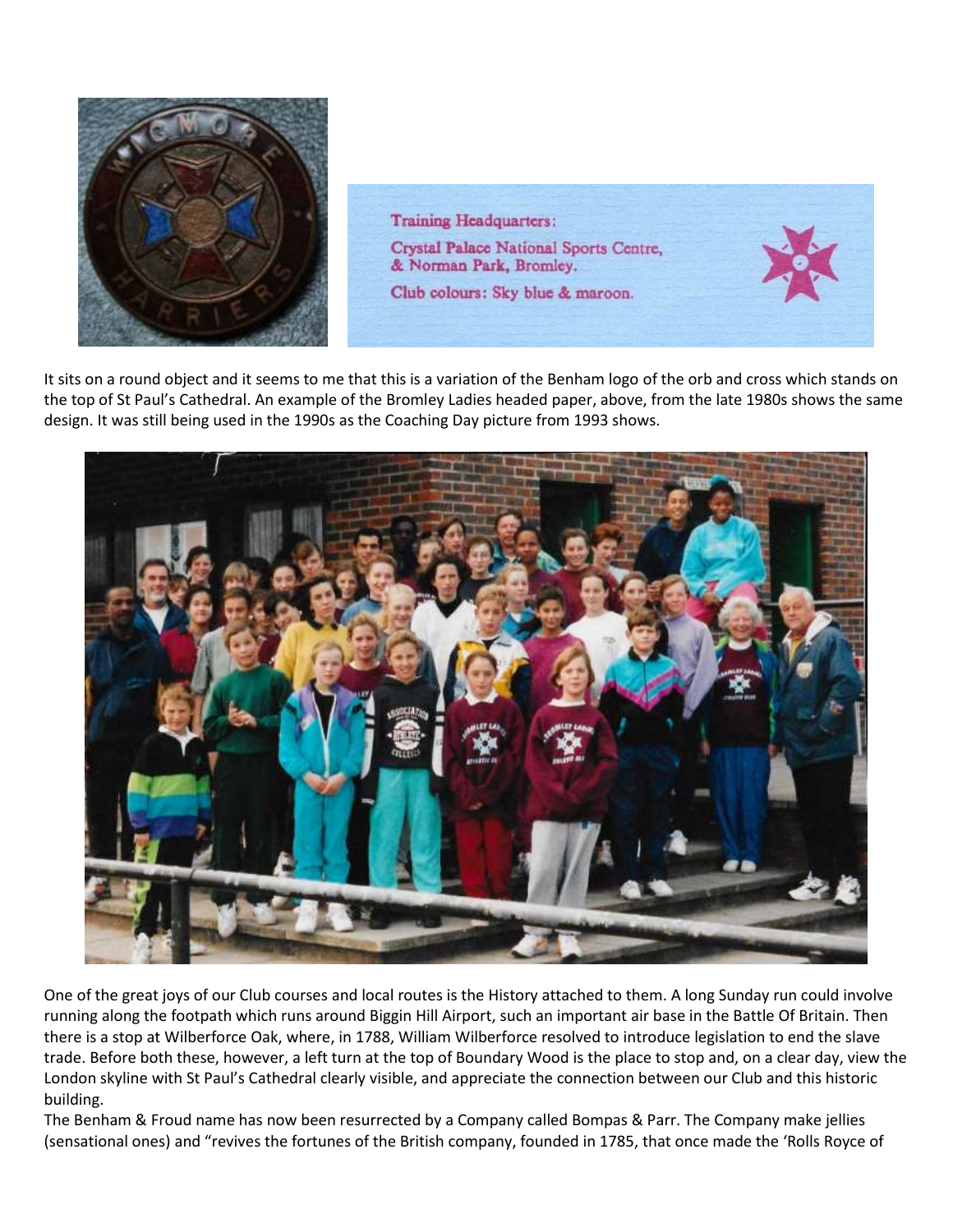jelly moulds', all stamped with a signature orb and cross". Perhaps they could be persuaded to produce a replica of the new development at Norman Park.

Bompas & Parr are based in Bermondsey in Grange Yard. Our first Club Secretary in 1869-70 was Frederick H Reed who lived round the corner in Grange Road. It's a small orb we live on.

The above Athletics Weekly cutting was only found after information received from Chris Holloway, archivist at Tipton Harriers, suggested that Wigmore Harriers had a ladies section earlier than 1952. Chris got in touch with us as he was looking for Gazette items on races which had involved Tipton athletes. One event was a Club fixture against Oxford University in 1958. The winner Geoff Eales was a member Tipton. We were able to supply him with a report of the race. Chris is still contact with Geoff who lives in Canada and he sent him a copy. He received the following reply. "Thank you for the cutting. It brings back several memories.

First, the race itself. I guess I was the cause of the controversy. It was about a third of the way through the race. I was leading and suddenly came to a fork in the path through the woods. There was no person there to direct the runners and I saw no marker for the course and opted for the better-trodden path. As a consequence I lead the leading pack, all Oxford runners, off course. Fortuitously, due to my innate navigational skills, we joined the true course a little while later. I am not sure if the race was declared valid. The main complainer was a retired runner who had held the course record which I had "shattered". Despite all this we had a generally amicable end to the proceedings.

Secondly, several months later in February, I was invited, as captain of the Oxford team, to attend the 90th-year celebration of the founding of the Blackheath Harriers Club. Oxford was so honoured due to the long-standing annual cross-country competition between the two clubs (and despite the recent blemish). The guest speaker at the event was Harold McMillan, the then Prime Minister, and whose constituency was Blackheath. The banquet was held in a large dining room in the House of Commons. To my surprise they seated me next to a very famous miler by the name of Sydney Wooderson. We had a most enjoyable evening and he graciously signed the menu. (see attached)"

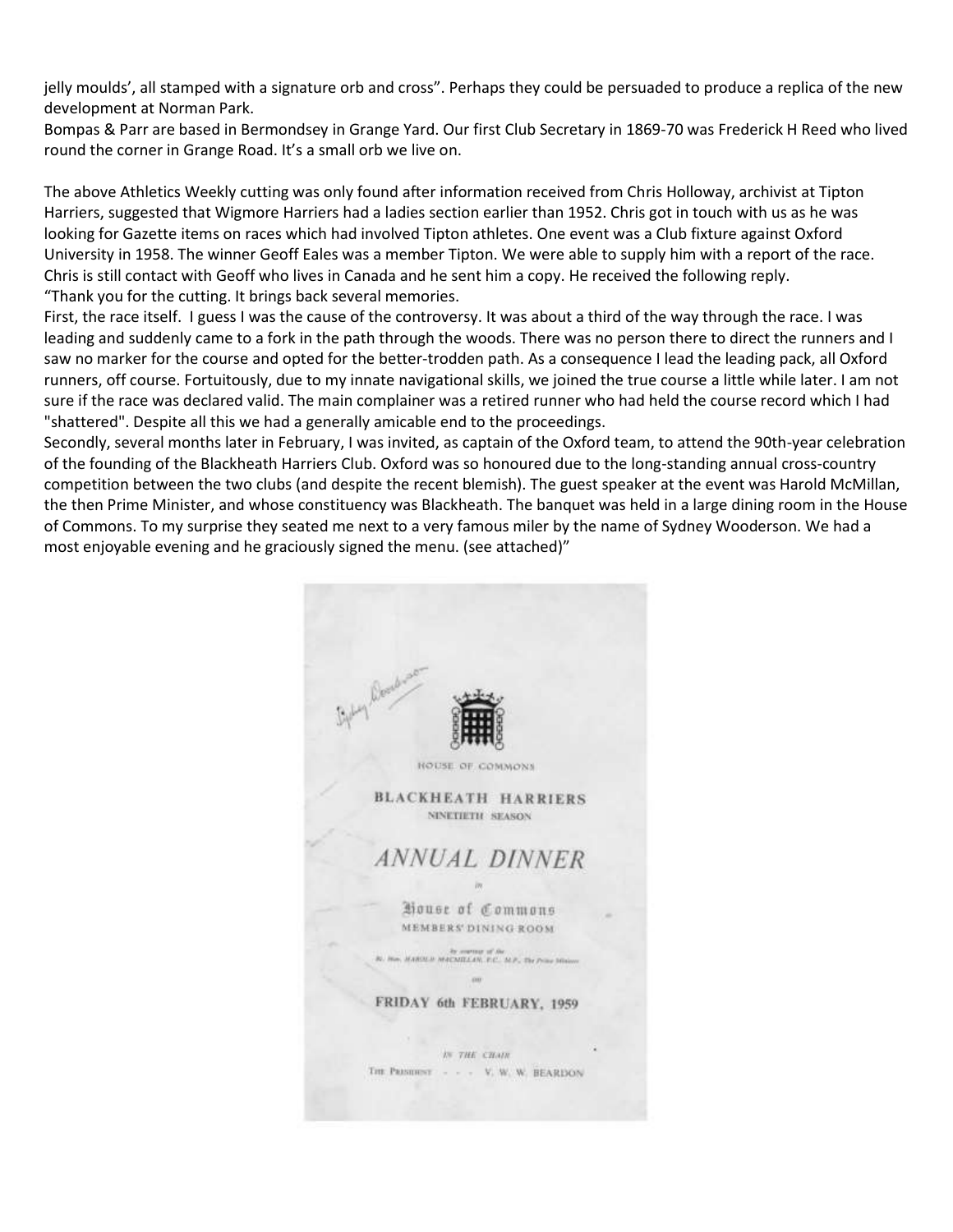#### **Twenty Five years ago in February 1997, Part one.**

It's hard to believe that it is now 25 years since Simon Lloyd suffered horrendous injuries crossing the "mad mile"on February  $9^{th}$  1997. Just after he had started his run, he was hit by a car. His skull was split open and the front of his brain exposed; his left eye was partially detached; and he suffered multiple broken bones.

The London Air Ambulance landed in Sparrows Den and kept him alive. He was flown to Whitechapel's Royal London Hospital. However, he was not expected to live and remained in a coma for over a week. He endured six hours of brain surgery and numerous operations on various parts of his body. He survived, unlike any of the other patients admitted the same day, no doubt helped by the strength built up from 20 years of involvement in Athletics.

It was a long road to recovery. His fiancée Mari would push him in a wheelchair to West Wickham pool were he did his rehabilitation exercises. He had to learn how to read, speak and write again. Incredibly he made it round the Club 5 that October but there was a long way to go and he received specialist treatment at the medical rehab unit at Headley Court. Simon and Mari were married but sadly Mari died in 2003.

What is he up to now. " I am a UKA Coach L2 and I have been teaching the Athletics coaches who work providing an introduction to Athletics for the neuro diverse. I am also heading up part of the post Pandemic community regeneration programme for the borough aiming to pedestrianise 40% of Westminster roads in three years by providing safe alternative routes to walk and cycle.

In 2017 he was nominated for an award from the City of Westminster in recognition of his work. The award was at a Lords Dinner and was presented by the Cabinet Secretary of State for the Department of Culture Media and Sport who happened to be Matt Hancock before he was promoted by Johnson to the Health portfolio. "I never got that recognition working as an accountant". He was made a Club Vice President in 2004.



#### **Forthcoming Social Events**

19/3/22. Club AGM. 5pm. Beccahamian's Rugby Club (Sparrows Den). Who will be the new President?

#### **Forthcoming Fixtures.**

#### **March**

12/3/22 – CAU Inter Counties, Loughborough

12/3/22 – BMAF Cross Country Championships, Tonbridge.

13/3/92 – Mob Match v Ranelagh Harriers. (The Warren, Hayes)

19/3/22 – ESSA Cross Country Championships, Paddock Wood.

19/3/22 – Closing 5 Mile Cross Country. Beccahamian's Rugby Club (Sparrows Den). Start 2pm

19-20/3/22 – Kent Indoor Championships, Lee Valley. (Entries close 3/3/22).

27/3/22 – South Of England 12/6 stage road relays, Milton Keynes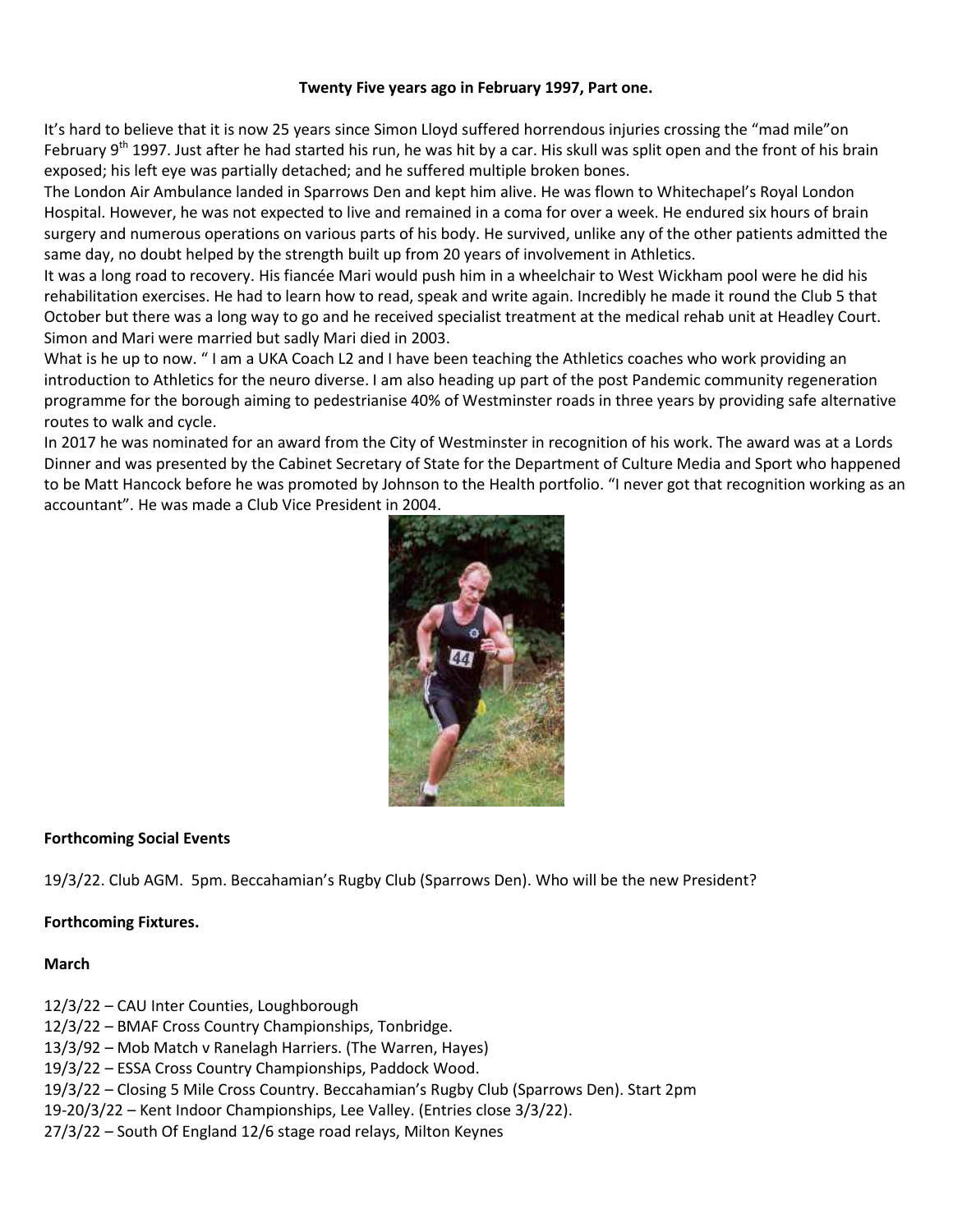27/3/22 – South Of England U17 & U15 5km road championships, Milton Keynes.

### **April**

2/4/22 – B&B v Jersey v Guernsey, in Jersey 9/4/22 – ERRA 12 & 6 Stage Road Relays, Sutton Coldfield. 24/4/22 – Youth Development League, Under 20s and Under 17s, Eton. 30/4/22 – Kent Young Athletes League, Erith. 30/4-2/5/22 – BUCS Championships, Bedford.

### **National Cross Country Championships, Parliament Hill. 26/2/22**

A few notes from the highlight of the Winter outdoor season. Well done to our Senior Women on their 10<sup>th</sup> place and to Mick Keene for all the work he has put in this year. This is the first time they have finished a team in ten years. There is promise for the future. Niamh Bridson Hubbard's  $16<sup>th</sup>$  was the highest placing since Gillian Stacey won the event in 1993. The Senior Men were well supported with runners but didn't have anyone up the sharp end. They finished in 36<sup>th</sup>. Strangely since the merger in 2003 their three worst placings have been at Parliament Hill, 53<sup>rd</sup> in 2006, 44<sup>th</sup> in 2015 and 36<sup>th</sup> in 2022. However, their best was also at Parliament Hill, 7th in 2003 with 8ths in 2008 and 2011 both times at Alton Towers. The Under 17 women have now won medals in four of the last six Nationals and have finished in the top ten in the last eight.

In the last decade the Under 15 girls have finished in the top ten every time. This include two wins and four third places. Highest ever individual and team performances

Senior Men. 1. Sydney Wooderson 1948. Team. 1. 1994 and 1995

Senior Women. 1. Gillian Stacey 1993. Team. 8. 2011.

Junior Men. 3. Dan Ayrton 2001. Team. 3. 1993

Junior Women. 6. Niamh Bridson Hubbard 2016. Team. 3. 2018

Under 17 Men. 1. Mark Steinle 1992. Team. 1. 1997 and 1998.

Under 17 Women. 1. Gillian Stacey 1990. Team. 1. 2017.

Under 15 Boys. 4. Phil Sesemann 2008 and Oliver Bright 2018. Team. 4. 2019.

Under 15 Girls. 5. Naomi Kingston 2014. Team. 1. 2014 and 2019.

Under 13 Boys. 2. Rowan Fuss 2016. Team. 3. 2015

Under 13 Girls. 2. Morgan Squibb 2016. Team. 1. 2016 and 2017.

### **Results.**

Five National champions in a month! Congratulations Kelechi Aguocha, Sam Reardon, Megan Barlow, Qi-Chi Ukpai and Charlie Platt. This equals the number of Club members getting disqualified in the Senior Mens 60 metres at the South Of England Indoor Championships, what happened there?!

### **2/2/22**

**Newham & Essex Beagles Indoor 2x60 Series.** 60. R1. R4. 2. Michael Damoah 6.96. R5. 2. Abdul Rahaman Jolaoso 7.00. R2. R2. 5. Michael Damoah 6.94. R3. 4. Abdul Rahaman Jolaoso 6.97.

**London Schools Championships, Wormwood Scrubs. Senior Girls**. 1. Lara Mannes 14.46, 7. Kate Price 15.56. **Intermediate Girls.** 1. Fleur Todd Warmoth 13.52, 2. Megan Slattery 15.02, 10. Lara Tunali-Flynn 16.13, 17. Emily Deveney 17.13, 22. Zoe Weiler 17.41, 59. India Amina Smith 21.19. **Junior Boys "B".** 9. Harry Collins Smith 8.31. **Junior Girls "A".** 14. Cristina Gilodi-Johnson 14.17, 20. Jessica Kelly 14.27, 31. Leah Kyriacou 14.56. **Junior Girls "B".** 4. Martha Warner 8.56, 57. Heidi Coulson 10.09.

**4/2/22**

**JDL Camel City Invitational, Winston Salem NC, USA. Women**. R2. 6. Sabrina Mannes 1.39.86.

**4-5/2/22**

**New Mexico Collegiate Classic**. 60. 6. Amber Anning\* 7.45. Ht3. 3. Amber Anning\* 7.49. 200. 3. Amber Anning\* 23.64.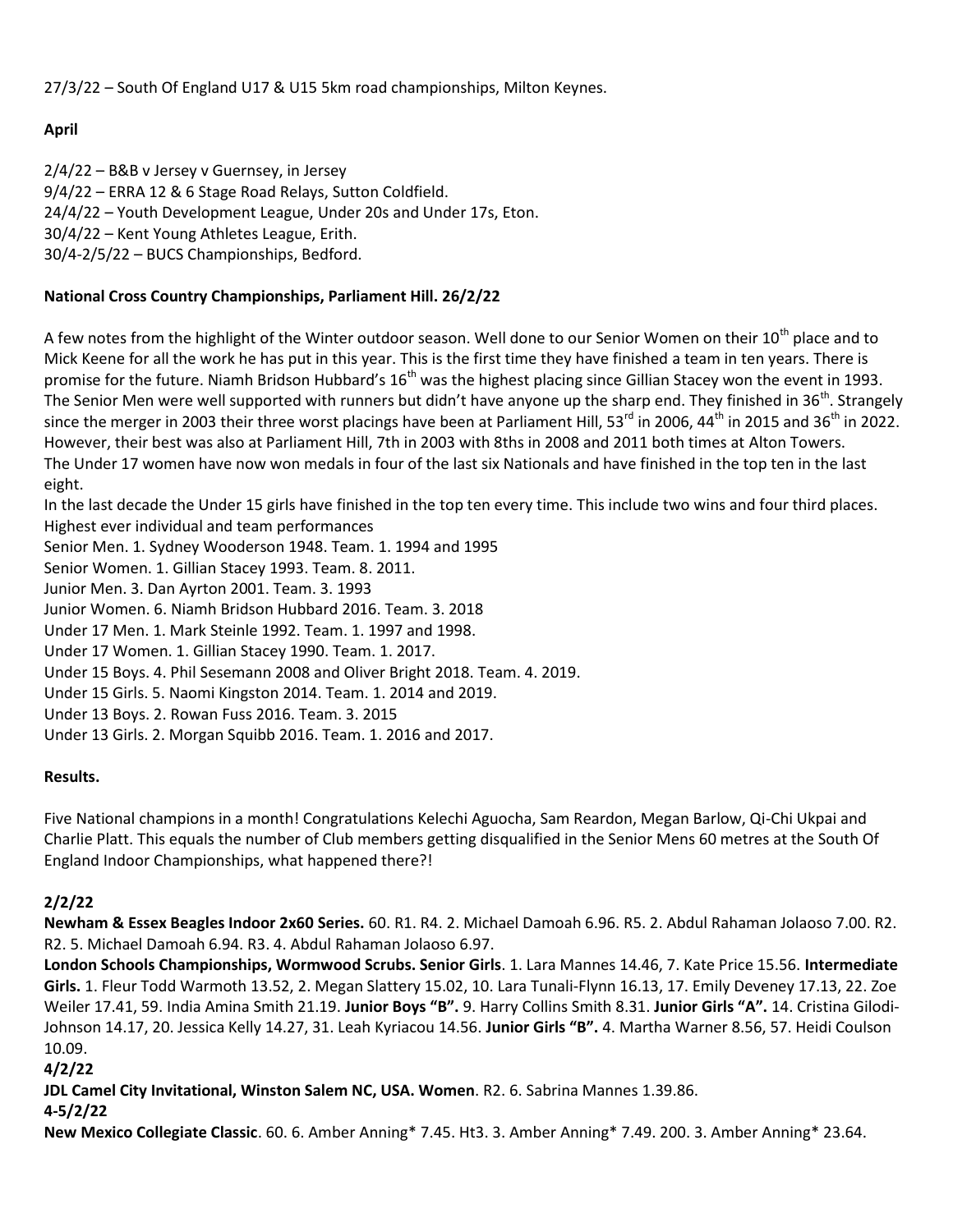**Charlie Thomas Invitational, College Station TX, USA. Men**. 5000. 6. Lewis Mills 15.00.24. **Women.** 60. DQ. Funminiyi Olajide\*. Mile. R3. 15. Ava White 5.23.20.

**NEICAAA Championships, Boston MA, USA. Women.** PV. 3. Lois Warden 3.65. **5/2/22**

**BUCS Cross Country Championships, Greenford. Men**. 8km. 81. Lewis Harknett\* 31.06, 108. Angus Harrington 31.45. **Women**. 8K. 11. Niamh Bridson Hubbard 31.46, 71. Zoe White 36.47. 6k. 53. Morgan Squibb 26.23, 71. Amy Leach 26.57. **England Athletics Winter 10,000 and 5000 Race Walk Championships, Leeds**. 10000. 6. Abigail Smith 27.15.20. **Run, Jump, Throw Series, inc Masters Grand Prix, Sheffield**. 200. Mx2. 4. Michael Damoah 22.46. **Bearcat Invitational, Maryville, MO, USA. Women**. 60. R6. 1. Elizabeth Ibidunni 7.77. Ht4. 4. Elizabeth Ibidunni 7.87. **VT Doc Hale Elite Meet, Blacksburg VA, USA**. **Women**. SP. 4. Divine Oladipo 16.16. **Parkruns. Woodhouse Moor**. 257. Sally Smith 28.42. **Bromley**. 2. Micah Evans 16.25, 4. Ted Marston 17.58, 11. Tim Ayres

18.43, 28. Austin Adams 20.04, 30. Richard Byford 20.17, 37. Elizabeth Regan 20.35, 65. Jason Meers 21.13, 72. Robert Whyte 21.26, 122. Alex Pope 23.05, 142. Madeleine Marston 23.37, 198. Stuart Cullum 24.57, 203. Andy Tucker 25.00, 366. Jackie Montgomery 28.16, 398. Mick Keene 29.04. **Bexley.** 298. Zoe Kingsmell 34.32, 302. George Collins 34.35. **Greenwich**. 37. Steve Pairman 24.57, 98. Julia Pairman 29.54. **Brockwell park**. 48. James Morris 21.43. **Beckenham Place park**. 6. Clayton Aves 19.01, 14. Tim Nash 20.36, 33. Paul Kerekgyarto 22.32, 54. David Beadle 24.09, 105. Iain Swatton 26.52. **Crystal Palace**. 65. Rod Harrington 21.22. **Orpington.** 14. Adrian Perry 23.35, 18. Kyla Dervish 23.50, 37. Gregory Firth 24.58, 40. Robert Perry 25.01, 109. Karen Desborough 34.10. **Homewood**. 26. Zoe Fazackerley 26.06. **Lanhydrock**. 6. Richard Daniels 23.42. **Peckham Rye**. 97. John Turner 24.43. **Dartford**. 1. Blair Wilson 18.44. **Penrose.** 36. James Perry 24.46. **Exmouth**. 136. Bob Minting 27.05. **Clapham Common**. 132. Jessica Keene 21.55. **Millfield**. 45. Nick Swatton 26.05. **Sutcliffe park.** 12. Steve Evenden 19.02, 88. Barry Wetherilt 26.23. **Swanley.** 19. Mike Simms 24.26. **5-6/2/22**

**Southern Senior and Under 20 Indoor Championships, Lee Valley. Senior Men**. 60. DQ. Kieran Daly. SF1. 2. Kieran Daly 6.81. SF2. DQ. Korede Awe\*. SF4. DQ. Brandon Murray. Ht1. 3. Abdul Rahaman Jolaoso 7.04. Ht4. DQ. Chizute Ogbedeh. Ht5. 5. Matthew Knight 7.22. Ht6. DQ. Rhys Francis. Ht7. 1. Brandon Murray 6.81. Ht8. 1. Kieran Daly 6.92. Ht10. 2. Korede Awe\* 6.92. 400. SF2. DQ. Bailey Stickings. Ht3. 2. Bailey Stickings 49.46. 60H. 1. Ethan Akanni\* 7.94. Ht1. 1. Ethan Akanni\* 7.97, 4. Rico Cottell 8.30. Ht3. 5. Theo Adesina 8.72 HJ. 2. Harrison Thorne 1.95, 3. Theo Adesina 1.95. **Senior Women**. 60. 5. Modupe Shokunbi 7.62. SF1. 3. Modupe Shokunbi 7.60. Ht3. 2. Modupe Shokunbi 7.68. 200. Ht2. 2. Chanelle Cole 26.31. 400. Ht3. 5. Chanelle Cole 61.80. 800. 2. Kelsi Cornish 2.20.38. 60H. R1. 1. Annie Davies 8.35. R2. 1. Annie Davies 8.36, 7. Zoe Austridge 9.13. HJ. 1=. Deborah Martin\* 1.70. TJ. 4. Jade Oni 11.94. PV. 7. Sophie Dowson 3.60, 13. Holly Platt 2.70. **Under 20 Men**. 60. 1. Jeriel Quainoo 6.75. SF2. 2. Jeriel Quainoo 6.74, 4. Charles Nortey 6.91. Ht1. 1. Jeriel Quainoo 6.88. Ht4. 1. Charles Nortey 7.04. 400. 5. Michael Uzozie 52.03. Ht1. 2. Michael Uzozie 51.78. 800. 1. Sam Reardon 2.01.57, 6. Matthew Smith 3.15.01. Ht3. 1. Sam Reardon 1.53.16, 3. Matthew Smith 1.58.29. TJ. 2. Toby Dronfield 14.09. PV. 3=. Barnaby Corry 4.10. SP. 2. Dillon Claydon 15.42. **Under 20 Women**. 60. 7. Tyra Khambai-Annan 7.81. SF1. 6. Kaliyah Young 8.04. SF2. 4. Tyra Khambai-Annan 7.71. Ht2. 2. Tyra Khambai-Annan 7.74. Ht4. 4. Kaliyah Young 8.07. 400. 4. Zakia Mossi 58.27. Ht1. 5. Kelsey Pullin 63.20. Ht3. 1. Zakia Mossi 59.58. 800. 1. Amarisa Sibley 2.11.15. Ht1. 3. Lily Meers 2.20.07. Ht2. 1. Amarisa Sibley 2.12.39. LJ. 8. Rachel Ilori 4.10. TJ. 1. Amelia Gray\* 12.11. SP. 2. Cleo Agyepong 12.91.

**Loughborough Indoor Open. Men**. 60. R1. R4. 1. Jak Mensah 7.02. R2. R2. 4. Jak Mensah 6.97. HJ. C. 1. Kelechi Aguocha 2.09. PV. A. MX. 11. Eleanor Barrett (U23W) 3.05. TJ. B. 5. Eniola Afolabi 12.29.

**6/2/22**

**Great Bentley Half Marathon**. 6. Roger Vilardell 74.02 (74.01), 445. Kate Garrett 2.01.04 (2.00.44).

**7/2/22**

**South Carolina Invitational, Columbia, SC, USA**. 400. R1. 2. Maya Bruney 54.91.

**9/2/22**

**Lee Valley Middle Distance Open**. 800. MX5. 6. Lily Meers (U20W) 2.19.02. MX7. 4. Tallulah Ndikanwu (U17W) 2.24.41. MX9. 1. Emily Deveney (U17W) 2.30.91. 1500. MX3. 2. Harry Fage (U17M) 4.43.40, 5. Hannah Clark (U20W) 4.53.20. **11/2/22**

**Tiger Paw Invitational, Clemson SC, USA**. HJ. 7. Rebecca Hawkins\* 1.77.

**Howie Ryan Invitational, Houston TX, USA**. **Men.** 800. R4. 5. Declan Neary\* 1.54.73. Mile. R2. 1. Declan Neary\* 4.11.14. **Women**. 800. R2. 2. Ava White 2.22.40. R3. 2. Yasmin Austridge 2.10.78.

**Darius Dixon Memorial Invitational, Lynchburg VA, USA. Women**. 800. R6. 3. Sabrina Mannes 2.20.47.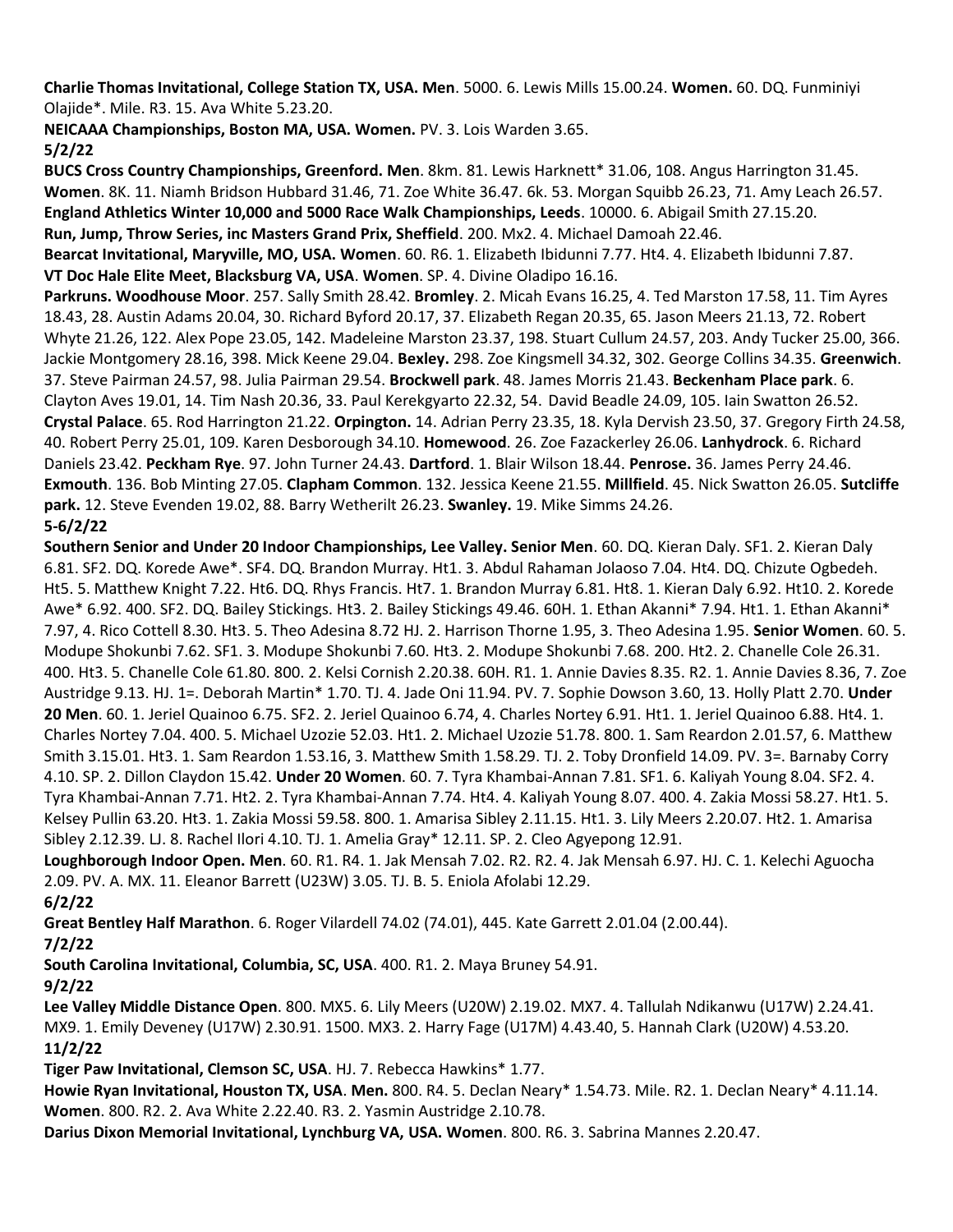#### **11-12/2/22**

**Tyson Invitational, Fayetteville, USA**. 200. R14. 1. Amber Anning\* 23.27. 400. R1. 1. Amber Anning\* 52.07. **Texas Tech Shootout, Lubbock TX, USA**. 60. Q3. 3. Funminiyi Olajide\* 7.76. LJ. 5. Funminiyi Olajide\* 6.03. **Husky Classic, Seattle WA, USA**. 800. R2. 3. Joe Rogers\* 1.52.60.

**David Hemery Valentine Invitational, Boston MA, USA. Women**. 400. Race C. 3. Holly Mpassy 56.09. **12/2/22**

**Vaxjo International Throws, Sweden. Women**. DT. 12. Zara Obamakinwa 42.01. JT. 1. Bekah Walton 49.46, 3. Lauren Farley 46.76.

**Kent League, Norman Park. Senior Men**. 14. Micah Evans 26.32, 18. Dan Kennedy 26.59, 20. Alex Gibbins 27.00, 25. Rob Donohue 27.35, 31. Fintan Parkinson 27.50, 36. Luca Ercolani 28.17, 51. Darren Corneille 29.17, 56. Blair Wilson 29.45, 59. Gregory Firth 29.54, 69. Simon Harris 30.32, 83. Pierre Guillaume 31.21, 95. Ian Scott 31.43, 99. Steve Hough 31.59, 103. Chris Tuck 32.11, 145. Paul Sharpe 34.36, 148. Richard Byford 35.04, 164. Steve Pairman 36.14, 169. William Brindley 36.46, 171. Michael Neal 36.56. **Teams. 4 to score**. 3. B&B 77. Overall. 3. B&B 65 league points, (4 matches) (338 match points). **12 to score**. 3. B&B 557. Overall. 4. B&B 22 (4) 2510. **Senior Women**. 2. Andrea Clement 29.56, 6. Morgan Squibb 30.50, 7. Carole Coulon 30.54, 16. Ashley Pearson 32.49, 19. Jennie Butler 33.08, 43. Sarah Belaon 35.38, 93. Kate Garrett 44.40. **Teams. 3 to score**. 1. B&B 15. Overall. 12. B&B 42 (3) (106). **6 to score**. 2. B&B 93. Overall. 11. B&B 7 (1) (93). **Music City Challenge, Nashville TN, USA**. Women. 800. R1. 3. Katy Ann McDonald 2.03.73. SP. 5. Divine Oladipo 16.91. **Parkruns. Black Park**. 29. James Perry 21.30. **Bromley**. 3. George Shaw 16.50, 7. Ted Marston 17.08, 14. Clayton Aves 18.16, 21. Tim Ayres 19.25, 56. Paul Kerekgyarto 21.17, 59. Robert Whyte 21.21, 61. Lydia Marston 21.27, 116. Madeleine Marston 23.35, 148. Ian Montgomery 24.29, 152. Stuart Cullum 24.37, 153. Damian Hayes 24.38, 242. Graham Coates 27.23, 245. Mick Keene 27.29, 251. Jackie Montgomery 27.37, 263. Sally Smith 28.05. **Beckenham Place park**. 75. Nigel Wood 25.08, 109. Iain Swatton 26.32. **Nonsuch**. 456. Zoe Kingsmell 31.39. **Crystal Palace**. 21. James Morris 21.46. **Colchester Castle**. 8. Steve Cooper 19.27. **Cannon Hill, Birmingham**. 11. Ross Braden 17.23. **Lymington Woodside**. 26. David Beadle 23.22. **South Norwood**. 7. Arthur Starvis 18.21. **Eden Project**. 19. Rod Harrington 21.07. **Hoblingwell**. 2 Austin Adams 21.05, 59. David Appleton 34.19. **Orpington**. 5. Cameron Kelly-Gordon 20.48 (1st woman), 14. Harry Keene 22.44, 19. Kyla Dervish 23.11, 54. Dave Leal 26.51. **Homewood**. 37. Zoe Fazackerley 25.38. **Dartford**. 28. John Turner 25.12, 113. Maz Turner 33.32. **Penrose**. 1. Robert Perry 17:29, 143. Adrian Perry 39.27. **Exmouth**. 70. Bob Minting 24.14. **Bethlem Royal Hospital**. 5. Nick Barber 23.43, 7. James Unwin 24.30, 13. Mike Simms 26.02. **Sutcliffe park**. 64. Barry Wetherilt 24.45. **Charlton**. 48. Peter Hamilton 24.00.

**Enfield League. 5 Mile Walk**. 17. David Hoben\* 60.07.

#### **12-13/2/22**

**England Athletics Under 20, Under 17 and Under 15 Championships, Sheffield**. **Under 20 Men**. 60. 4. Jeriel Quainoo 6.82. SF3. 2. Jeriel Quainoo 6.84. Ht2. 1. Jeriel Quainoo 6.91. Ht8. 4. Clayton Jacinto 7.13. 400. 1. Sam Reardon 47.74, 5. Pablo Seema Roca 49.39. SF1. 1. Sam Reardon 48.57, 3. Pablo Seema Roca 49.50. Ht1. 1. Sam Reardon 48.63. Ht2. 1. Pablo Seema Roca 49.65. TJ. 4. Toby Dronfield 14.40. PV. 9. Barnaby Corry 4.00. SP. 4. Dillon Claydon 15.78. **Under 20 Women**. Ht1. 3. Amarisa Sibley 2.14.44. SP. 2. Cleo Agyepong 12.86. **Under 17 Men**. 60. SF2. 7. Issah Abdulkarim 7.45. Ht1. 3. Issah Abdulkarim 7.28. 400. Ht1. 5. Nathan Firla 53.15. PV. 4. Oscar Witcombe 3.85. **Under 17 Women**. 60. 2. Faith Akinbileje 7.52. SF2. 1. Faith Akinbileje 7.56. Ht2. 1. Faith Akinbileje 7.64. 200. 2. Faith Akinbileje 23.96. Ht1. 1. Faith Akibileje 24.62. **Under 15 Boys**. PV. 1. Charlie Platt 3.35. **Under 15 Girls**. 300. 5. Alyssa Firla 43.15. Ht1. 2. Alyssa Firla 42.76. 800. 1. Megan Barlow 2.15.22. 60H. SF1. 5. Alyssa Firla 9.56. Ht4 3. Alyssa Firla 9.54. HJ. 1. Qi-Chi Ukpai 1.64. LJ. 5. Qi-Chi Ukpai 4.94. **13/2/22**

**Sutcliffe Indoor 60s. Men**. R1. R2. 1. Brandon Murray 6.83, 4. Kieran Daly 6.88. R3. 4. Abdul Rahaman Jolaoso 6.99. R4. 3. Rhys Francis 7.15. R5. 5. LJ Wright 7.30. R10. 2. Marley Byfield (U17M) 7.65. R14. 1. Daniel Jenkins (U17M) 8.14. R2. R2. 2. Brandon Murray 6.81, 6. Kieran Daly 6.89. R3. 5. Adbul Rahaman Jolaoso 6.96. R4. 2. Rhys Francis 7.03. R9. 1. Marley Byfield 7.61. R12. 1. Daniel Jenkins 8.13. **Women.** R1. R1. 3. Annie Davies 7.67. R2. 2. Tianna Haynes (U20W) 7.77. R3. 3. Emily Kerr (U20W) 8.07, 5. Nina Whitter (U17W) 8.12. R6. 2. Louisa Vallins (W40) 8.53. R9. 1. Chizam Boniface (U15W) 8.24. R2. R1. 4. Annie Davies 7.65, 6. Tianna Haynes 7.83. R3. 2. Nina Whitter 8.03, 4. Emily Kerr 8.07. R4. 5. Chizam Boniface 8.27. **Ashford & District 10km**. 255. David Hoben\* 75.00.

**Essex and Eastern Championships, Lee Valley**. 1500. 1. Lewis Harknett\* 4.09.47. **16/2/22**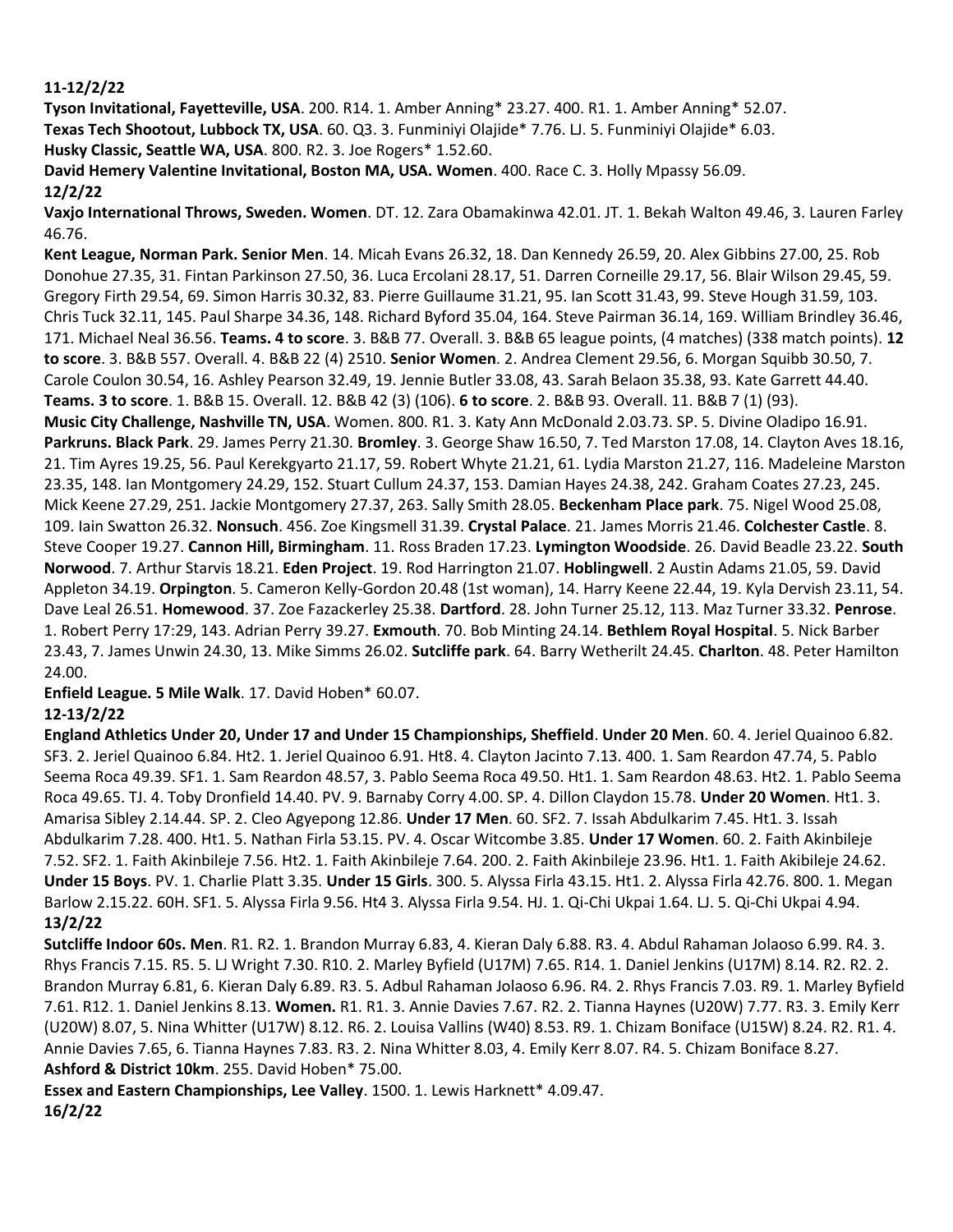**BMC Indoor Races, Lee Valley. Men**. 800. A. 1. Sam Reardon 1.48.81. **Women**. 800. A. 4. Zakia Mossi 2.10.47. C. 1. Cameron Kelly Gordon 2.17.66, 3. Kelsi Cornish 2.18.83.

**Newham & Essex Beagles Indoor 2x60**. 60. R1. R3. 1. Jodie Self\* 8.03. R12. 2. Luke Dorrell\* 6.78. R14. 2. Abdul Rahaman Jolaoso 6.89. R2. R7. 4. Luke Dorrell\* 6.78. R8. DQ. Abdul Rahaman Jolaoso.

#### **18-20/2/22**

**BUCS Indoors, Sheffield. Men**. 60. Korede Awe\* 6.73. SF3. 1. Korede Awe\* 6.76. SF4. 4. Michael Damoah 7.02. Ht2. 1. Korede Awe\* 6.81. Ht8. 4. Chizute Ogbedeh 7.19. Ht12. 3. Michael Damoah 7.00. 200. SF3. 3. Michael Damoah 22.24. Ht3. 4. Chizute Ogbedeh 23.08. Ht11. 1. Michael Damoah 22.34. 400. SF3. 3. Coleman Corry 51.43. SF5. 2. Henry Fisher 48.88. Ht7. 3. Coleman Corry 51.82. Ht10. 1. Henry Fisher 50.12. 800. SF3. 4. Angus Harrington 1.54.38. Ht7. 1. Angus Harrington 1.56.69. 60H. 5. Rico Cottell 8.25. HT1. 5. Theo Adesina 8.78. HT3. 2. Rico Cottell 8.21. HJ. 1. Kelechi Aguocha 2.17. Q1. 1=. Kelechi Aguocha 1.93. LJ. Q1. 7. Theo Adesina 6.52. **Women**. 800. Ht4. 6. Kelsi Cornish 2.24.24. HJ. 9. Danielle Hopkins 1.63. Q2. 5=. Danielle Hopkins\* 1.63. TJ. 7. Karina Harris 11.76. Q2. 3. Karina Harris 11.55. PV. P2. 5= Holly Platt 2.80. SP. Q1. 7. Danielle Hopkins\* 11.05.

#### **18-19/2/22**

**WAC Indoor Champs, Albuquerque, NM, USA. Men**. Mile. 4. Declan Neary\* 4.15.36, 5.Lewis Mills 4.15.48. Ht1. 3. Declan Neary\* 4.16.50. Ht2. 2. Lewis Mills 4.19.46. 3000. R2. 14. Lewis Mills 9.07.88. **Women**. Mile. 7. Yasmin Austridge 5.03.90. Ht1. 2. Yasmin Austridge 5.01.72. 3000. 19. Yasmin Austridge 10.55.38.

**Heart Of America Championships, Maryville, MO, USA**. 60. 3. Elizabeth Ibidunni 7.76. Ht1. 1. Elizabeth Ibidunni 7.76. 200. R5. 2. Elizabeth Ibidunni 25.31. 400. R4. 1. Elizabeth Ibidunni 58.44.

#### **19/2/22**

**Virginia Tech Challenge, Blacksburg VA, USA. Women**. 200. R3. 1. Holly Mpassy 25.04. HJ. 1. Rebecca Hawkins\* 1.71. **Margaret Bradley Invitational, Chicago, IL, USA**. 60. 1. Myles Xavier 6.99. Ht1. 1. Myles Xavier 7.06.

**JDL/DMR Invitational, Winston-Salem NC, USA**. 800. R2. 2. Sabrina Mannes 2.21.37.

**Parkruns. Bromley**. 3. Daniel Kennedy 16.10, 5. Rob Donohue 16.46, 6. Joseph Scanes 16.47, 8. Cristian Clement 17.29, 9. Morgan Squibb 17.36 (1st woman), 10. Niamh Bridson Hubbard 17.36, 12. Hannah Clark 17.49, 15. Roger Beswick 18.33, 18. Liberty Whyte 19.00, 28. Cameron Kelly Gordon 19.41, 30. Tim Nash 19.43, 35. William Spurle 20.11, 38. Robert Perry 20.20, 42. Tuan Tran 20.35, 48. Amelie Willars 20.57, 55. Ashley Pearson 21.12, 57. Rowan Pearson 21.14, 59. Robert Whyte 21.18, 63. Sophie Tran 21.30, 77. Caitlin Hough 22.00, 99. Ryan Tran 22.41, 102. Damian Hayes 22.46, 109. Graeme Lugar 23.02, 138. Freya Pearson 23.57, 294. Graham Coates 28.08, 469. Adrian Perry 35.43. **Bexley.** 61. Chris Pike 25.37. **Greenwich**. 20. Steven Pairman 22.55, 110. Julia Pairman 30.04. **Beckenham Place park**. 3. Clayton Aves 19.07, 11. Isla Spink 20.34, 28. Rod Harrington 21.44, 73. Nigel Wood 25.16, 109. David Beadle 27.29, 144. Zoe Kingsmell 29.14, 197. David Appleton 34.03. **South Norwood**. 9. Alfie Fletcher 20.48. **Riddlesdown**. 22. Mark Ellison 24.52, 55. Anne Cilia 29.31. **Hilly Fields.** 79. James Morris 23.27. **Orpington**. 21. Kyla Dervish 24.23, 30. Carys Firth 25.05, 106. Karen Desborough 35.37. **Dartford**. 42. John Turner 25.23, 132. Maz Turner 33.57. **Northallerton**. 25. Nick Swatton 26.14. **Lullingstone**. 5. Austin Adams 23.06. **Exmouth**. 48. Bob Minting 24.00. **Foots Cray Meadows**. 28. George Collins 28.29. **Bethlem Royal Hospital**. 20. James Unwin 24.27, 30. Mike Simms 26.35. **Hunstanton Promenade**. 82. Mick Keene 36.07. **Sutcliffe**. 4. Darren Corneille 18.01, 7. David Adams 18.30, 77. Barry Wetherilt 24.59, 114. Sally Smith 27.29. **Mile End**. 359. David Hoben\* 34.38. **20/2/22**

**Zurich Maraton de Sevilla**. 65. Ross Braden\* 2.16.50 (2.16.48), 113. Rose Harvey\* 2.27.20 (2.17.17), 240. Steph Davis\* 2.37.41 (2.37.38).

**Deal Half Marathon**. 5. Blair Wilson 83.06 (83.05), 187. Dave Leal 2.02.49 (2.02.38), 189. John Turner 2.03.34 (2.03.22). **City Of Birmingham Games**. 60. R1. 3. Luke Dorrell\* 6.88. 200. R1. 2. Luke Dorrell\* 21.40.

**NEC Championships, Staten Island, NY, USA**. PV. 1. Lois Warden 3.70.

**Conference USA Indoor Championships, Birmingham, AL, USA. Mile**. Ht1. 7. Ava White 5.09.40. 3000. Ht1. 13. Ava White 10.41.42.

**22/2/22**

**World Athletics Indoor Tour Gold, Torun, POL**. 60H. Ht1. 5. Ethan Akanni\* 7.98.

**23/2/22**

**RunThrough Battersea Park Chase The Moon 5k**. 15. Darren Corneille 18.04 (18.01).

**25/2/22**

**ACC Indoor Champs, Blacksburg, VA, USA. Women**. HJ. 2. Rebecca Hawkins\* 1.78.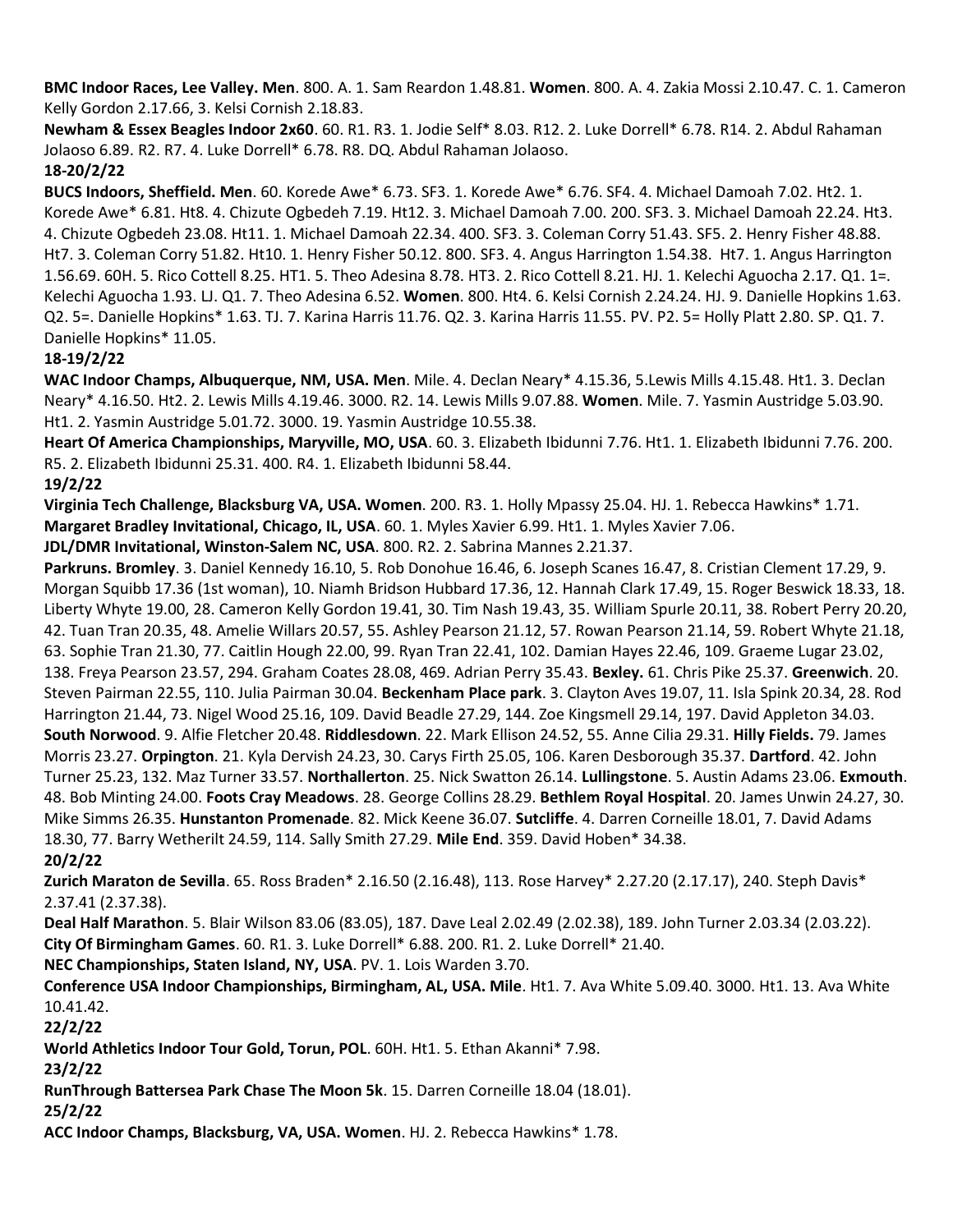**AAC Indoor Champs, Birmingham, AL, USA. Women**. 60. Ht3. 5. Funminiyi Olajide\* 7.82. LJ. B. 2. Funminiyi Olajide\* 6.11. **Last Friday Of The Month 5k, Hyde Park**. 141. David Hoben\* 31.46. **25-26/2/22.**

**SEC Indoor Championships, College Station, TX, USA**. 300. 3. Amber Anning\* 37.16. 400. R1. 4. Amber Anning\* 51.87. Ht4. 1. Amber Anning\* 52.54. 800. 2. Katy Ann McDonald 2.02.85. Ht1. 1. Katy Ann McDonald 2.04.02. SP. B. 2. Divine Oladipo 17.63.

#### **26/2/22**

**ECCA Saucony English Cross Country Championships, Parliament Hill Fields. Senior Men**. 55. Graham Rush\* 45.14, 267. Lewis Harknett\* 49.07, 310. Dan Kennedy 49.42, 330. Alex Gibbins 50.10, 337. Tom Desborough 50.16, 475. Luca Ercolani 52.21, 553. Rob Donohue 53.21, 627. Fintan Parkinson 54.11, 723. Gregory Firth 55.39, 756. Darren Corneille 56.02, 1001. Roger Beswick 59.29, 1081. Martin Parkinson 60.35, 1301. Steve Hough 63.45, 1333. Chris Tuck 64.10, 1673. Rod Harrington 70.20, 1745. Tim Ayres 71.37, 1750. Richard Byford 71.41. Teams. 36. B&B 2632. **Senior Women**. 8. Jennifer Walsh\* 30.09, 16. Niamh Bridson Hubbard 30.56, 40. Andrea Clement 32.23, 130. Amy Leach 35.16, 152. Carole Coulon 35.34, 567. Amber Reed 44.03. Teams. 10. B&B 338. **Under 20 Men**. 118. Tom Brash 38.54, 183, Callum Horton 43.35. **Under 20 Women**. 43. Naomi Toft 28.05, 51. Zoe White 28.26, 55. Ailbhe Barnes 28.35. **Under 17 Men**. 93. Miles Brown 24.28, 129. George Shaw 25.10, 159. Ted Marston 25.34, 161. Thomas Sugden 25.36. Teams. 14. B&B 542. **Under 17 Women**. 34. Lara Mannes 21.29, 44. Liberty Whyte 21.45, 57. Carys Firth 22.03, 61. Hannah Clark 22.12, 101. Kate Price 22.58, 124. Olivia Magee Brown 23.29, 149. Lily Meers 24.17, 199. Amelie Willars 25.58. Teams. 3. B&B 196. **Under 15 Boys**. 45. Jasper Brooks 15.52, 71. Alexander Middleton 16.17, 123. Franco Hillier 16.49, 189. Mark Constable 17.28, 190. Harry Fage 17.28, 315. Tane Chambers 18.46, 404. Ryan Tran 21.56. Teams. 14. B&B 429. **Under 15 Girls**. 32. Megan Barlow 18.05, 64. Megan Slattery 18.43, 102. Cristina Gilodi-Johnson 19.17, 109. Isla Spink 19.21, 112. Lara Tunali-Flynn 19.23, 173. Jessica Kelly 20.17, 187. Amie Gould 20.34, 249. Eva Chambers 21.24 259. Kyla Dervish 21.43, 262. Emily Deveney 21.48, 284. Islay Pearson 22.14, 295. Molly Shaw 22.28. Teams. 8. B&B 307. **Under 13 Boys**. 12. Joseph Scanes 12.16, 69. Joseph Hill 13.09, 95. James Shaw 13.23, 114. Alfie Whitelock 13.35, 254. Ben O'Grady 14.44, 256. Oliver Ward 14.45, 272. Sam Barlow 14.59, 279. Jacob D'Cruze Howarth 15.03, 347. Oscar Pickering 16.06, 356. Isaac Evans 16.21. Teams. 8. B&B 290. **Under 13 Girls**. 43. Isabel Pauling 13.40, 46. Niamh Stanley 13.44, 68. Niamah Mossi 13.54, 75. Sophie Fleming 13.58, 88. Charlotte Bloodworth 14.14, 114. Lily Bridgeman 14.32, 163. Beth Regan 15.01, 165. Leah Kyriacou 15.02, 168. Kara Bryan 15.04, 171. Sophie Tran 15.06, 172. Angelina Mernaka 15.07, 178. Hissa Al Faisal 15.10, 222. Rowan Pearson 15.35, 236. Lydia Marston 15.42, 325. Ariana Jenner-Heard 16.43, 352. Abbie Lee 17.31, 360. Mariana Caceres 18.00. Teams. 5. B&B 232.

**Mountain West Champs, Albuquerque, NM, USA**. 8. Joe Rogers\* 1.53.27. Ht2. 3. Joe Rogers\* 1.52.35.

**Parkruns. Bromley**. 1. Robert Perry 16.03, 4. Arthur Starvis 17.14, 17. Micah Evans 18.36, 65. Steve Evenden 21.21, 76. Sarah Belaon 21.42, 85. Damian Hayes 21.59, 139. Stuart Cullum 23.58, 183. Andy Tucker 24.58, 263. Jackie Montgomery 27.11, 372. Adrian Perry 30.20. **Bexley**. 52. Chris Pike 24.41. **Kingsway, Gloucester**. 74. Zoe Kingsmell 28.05. **Frimley Lodge**. 71. Bob Minting 24.36. **Town Moor**. 134. Peter Hamilton 24.10. **Beckenham Place park**. 5. Clayton Aves 18.56, 9. David Adams 19.49, 29. David Beadle 21.32, 125. Iain Swatton 27.35, 169. Bernard Wilson 30.38. **Cannon Hill, Birmingham**. 24. Millie Smith 19.15. **Riddlesdown**. 21. Mark Ellison 24.37, 53. Anne Cilia 29.05. **Hoblingwell.** 2. Austin Adams 21.17. **Orpington**. 18. Harry Keene 23.23, 110. Karen Desborough 34.30. **Southwark**. 67. James Morris 22.18. Clapham Common. 149. Jessica Keene 23.12. **Foots Cray Meadows**. 19. George Collins 26.54. **Sizewell**. 1. Blair Wilson 19.02. **Bethlem Royal Hospital**. 9. James Unwin 25.23, 22. Sally Smith 30.15. **Alton Water**. 1. Steve Cooper 19.51. **26-27/2/22**

**UK Indoor Championships, Birmingham**. **Senior Men**. 60. SF1. 7. Kieran Daly 6.91. SF2. 5. Korede Awe\* 6.78. Ht1. 4. Brandon Murray 6.90. Ht5. 3. Kieran Daly 6.89. Ht7. 2. Korede Awe\* 6.80. 400. 3. Sam Reardon 47.01. SF2. 2. Sam Reardon 46.72. Ht5. 1. Sam Reardon 48.14. 60H. Ht2. 4. Rico Cottell 8.45. HJ. 1=. Kelechi Aguocha 2.13. Heptathlon. 6. Theo Adesina 4828. (60 – 7.27, 1000 – 2.56.23, 60H – 8.61, HJ – 1.87, PV – 3.75, LJ – 6.70, SP – 10.63). **Senior Women**. 60. Ht6. 4. Modupe Shokunb 7.74. 60H. 7. Annie Davies 8.39. Ht2. 3. Mallory Cluley 8.59. Ht4. 2. Annie Davies 8.31. 3000 Walk. 8. Abigail Smith 16.13.72. LJ. 2. Jahisha Thomas 6.45. PV. 13. Sophie Dowson 3.60.

#### **27/2/22**

**UK Winter Long Throws Championships, Loughborough. Women**. DT. 5. Zara Obamakinwa 49.45. JT. 1. Bekah Walton 55.68, 7. Hollie Arnold 40.26.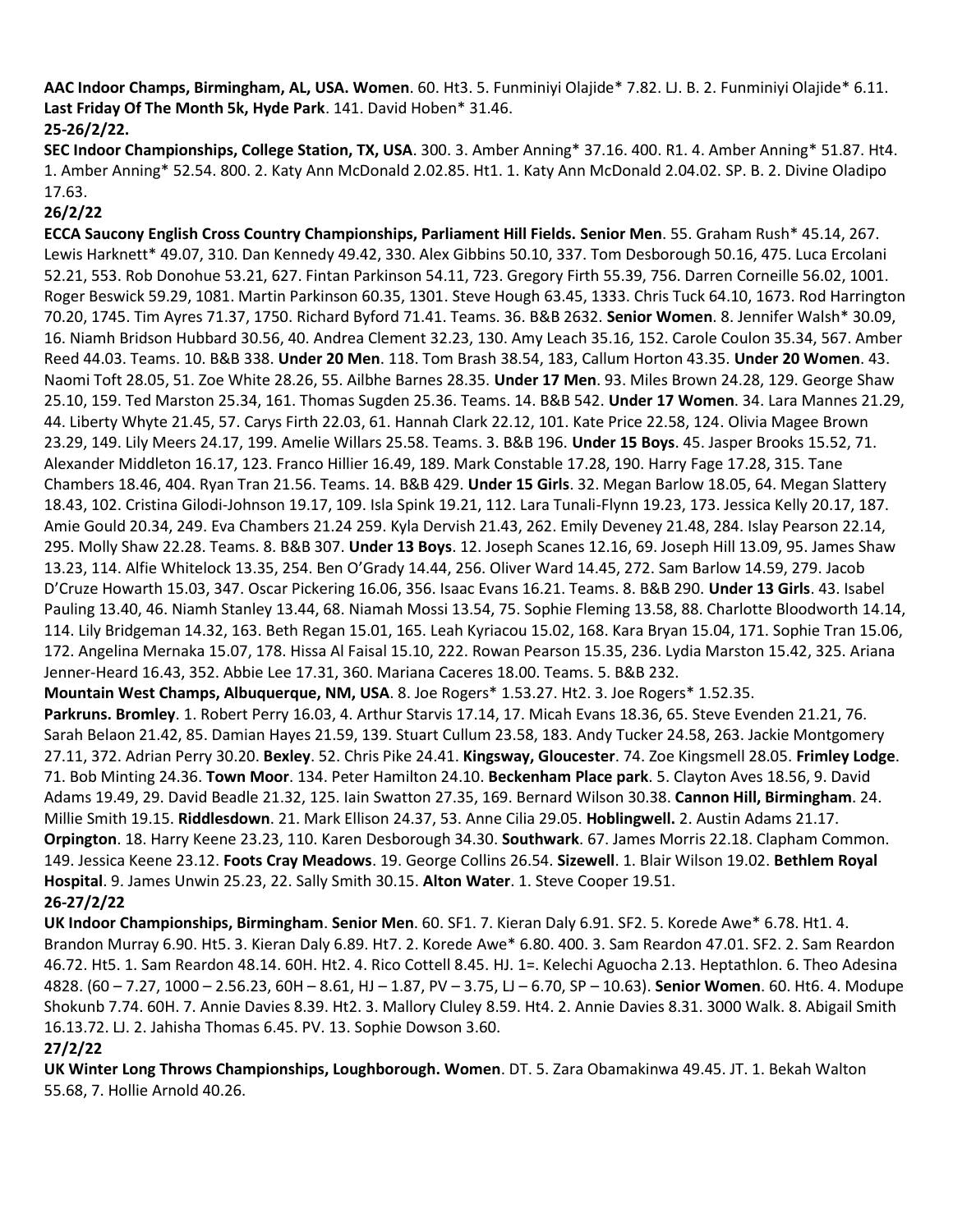#### **100 years ago in February 1922**

The Gazette records the Valentine's Dance. "From every point of view the dance, held in aid of Club funds, at St Peter's Hall, Brockley, on Feb 14, was a colossal success….there was a record attendance of 185, of which at least 60 were actual members, the remainder being their ladies and friends…the immediate words of an older member who said to us that "there has never been anything in the history of the Club to surpass the splendour and gaiety of this evening" seemed to us to fairly meet the case…Already the idea is mooted of having a similar affair, but on an even larger scale, at Blackheath Concert Hall.."

The Club finish 10<sup>th</sup> at the Southern Counties Cross Country Championships at Uxbridge. SLH are 3<sup>rd</sup>, Orion 5<sup>th</sup> and Ranelagh 8<sup>th</sup>. "About 50 hungry souls afterwards invaded "The Chequers", an old world inn."

"The twenty-third annual race for the Rowland Challenge Cup was held in brilliant sunshine…Owing to a miscalculation, what should have been a ten miles course was found to be not much over eight and a half, and… something of a sensation was caused by the unexpectedly early arrival of the first man A. C. Telfer". "After the race the Cup and prizes were presented by Original Member and Vice-President W Rowland… After "grub" had been satisfactorily disposed of, J. P. Amis was installed at the piano"

#### **75 years ago in February 1947**.

The Rowland 10 Mile race takes place in appalling conditions. "Be it noted that there were a few who quite inexcusably lost the trail… There has been a lot too much of this trail-losing recently. Members should learn to keep their eyes open. An experienced runners should practically never suffer in this way." The race is won by Gordon Monshall. In the evening it's Farmers Night.

The Annual Club Dinner takes place at the Bridge House Hotel with around 150 in attendance. Among the guests is Lord Burghley who toasts the Club. "He emphasised that the greatness of our Athletics was due to the Clubs, and went on to give us some information about the preparations which were being made for the Olympic Games….and finally wished to couple with the toast the name of our President and his modesty. Sydney had shown us not only how to win races but also how to behave as a great sportsman." Also in attendance is former Olympic champion and BBC commentator Harold Abrahams. As well as speaking he "had brought along records of the sound –track of his commentary on Wooderson's 5000 metres run at Oslo. It was a fine commentary. Even those who heard the original got quite worked up while those who had not heard it before nearly got heart failure. Sydney, be it noted, appeared quite unmoved throughout"

The Southern Cross Country Championships take place at Ascot in freezing conditions. Sydney Wooderson is first home for the Club in  $5<sup>th</sup>$  place and as for the team race... "the occasion was historic. For the third time in its history and the first time since 1891, the Club was placed in the Southern". The team win bronze medals, one point clear of fourth placed Reading.

#### **50 years ago in February 1972**

For the second time in three years the Senior Men finish in third place in the Southern Counties Cross Country Championships. On a wet and muddy Parliament Hill, Ian Wilson leads the team home in  $11<sup>th</sup>$  place with Joe Clare  $18<sup>th</sup>$ , Bob Richardson 27<sup>th</sup>, John Baldwin 30<sup>th</sup>, Peter Horwood 66<sup>th</sup> and Chris Haines 73<sup>rd</sup>. There is good news in the Youths race as well where Richard Coles, who is a year young, finishes in  $4<sup>th</sup>$  place.

Blackheath win team silver medals in the over 50s race at the Veterans National Cross Country Championships at Stoke On Trent. First home is Gordon Monshall in 20<sup>th</sup>, with Albert Keepax 25<sup>th</sup> and Bill Lake 30<sup>th</sup>. Albert Keepax is the second over 60 to finish. "It is worth noting that Roger Smith, whose sixtieth birthday was the very next day, was our fourth man home. Had he been a day older he would have been third in the over 60s race."

The power crisis causes the cancellation of suppers for three weeks in February.

It is reported that Past President Cyril Starnes, who joined in 1906, is pleased with his membership of the 200 Club. He wins the top prize of £25 at the February draw. His number has now come up three times!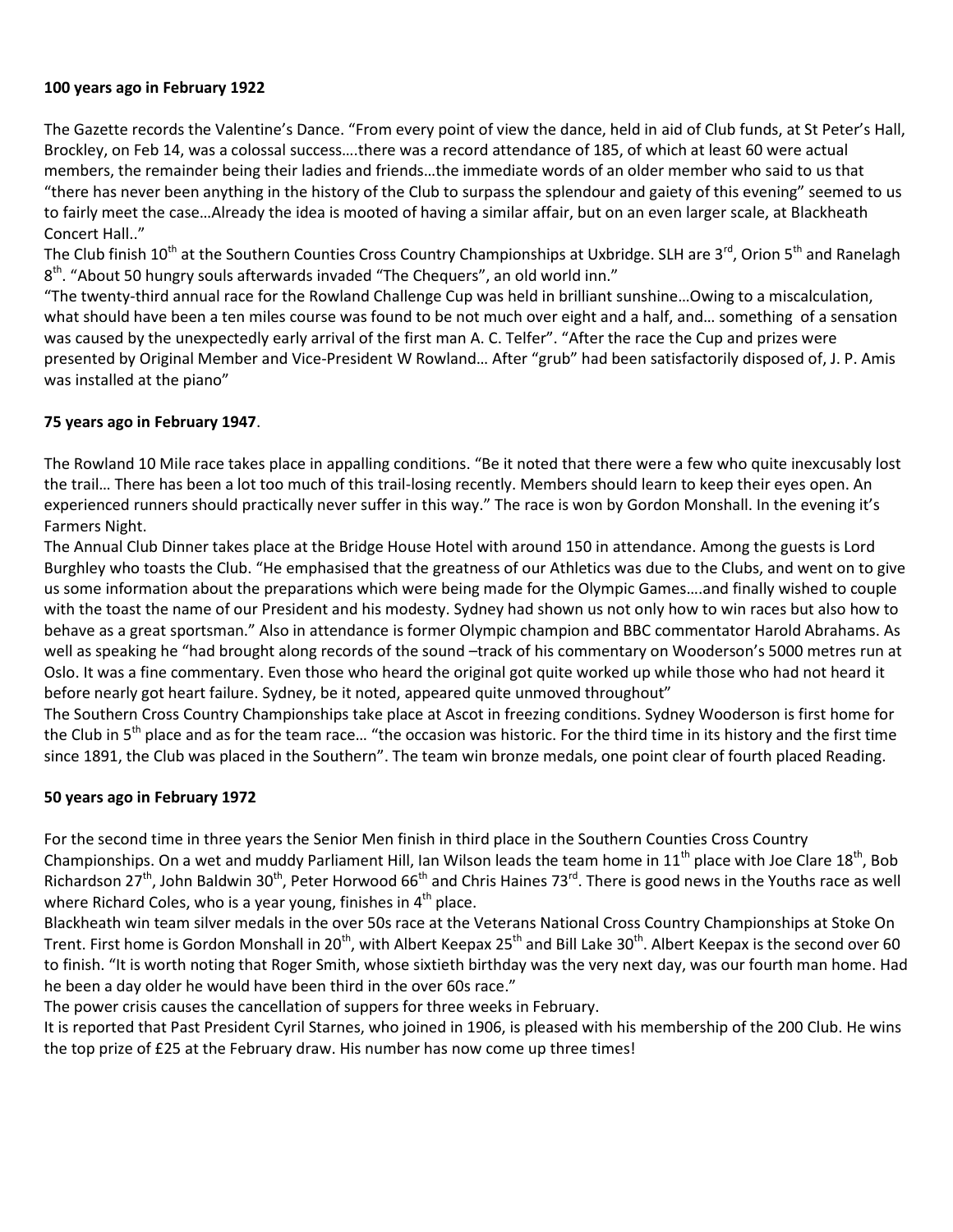

Battle of the Margarets

The womens National Cross Country Championships takes place at High Wycombe and this cover from Athletics Weekly shows two athletes with a Club connection. On the left is Margaret Beacham (78) who in 1971 set a World Indoor Best in the 1500 metres. Margaret joined Wigmore Harriers in the 1960s. She switched to Barnet in 1967 but remained Wigmore second claim. To the right is Past President Margaret Baldwin in action for Cambridge Harriers. She finished second in the